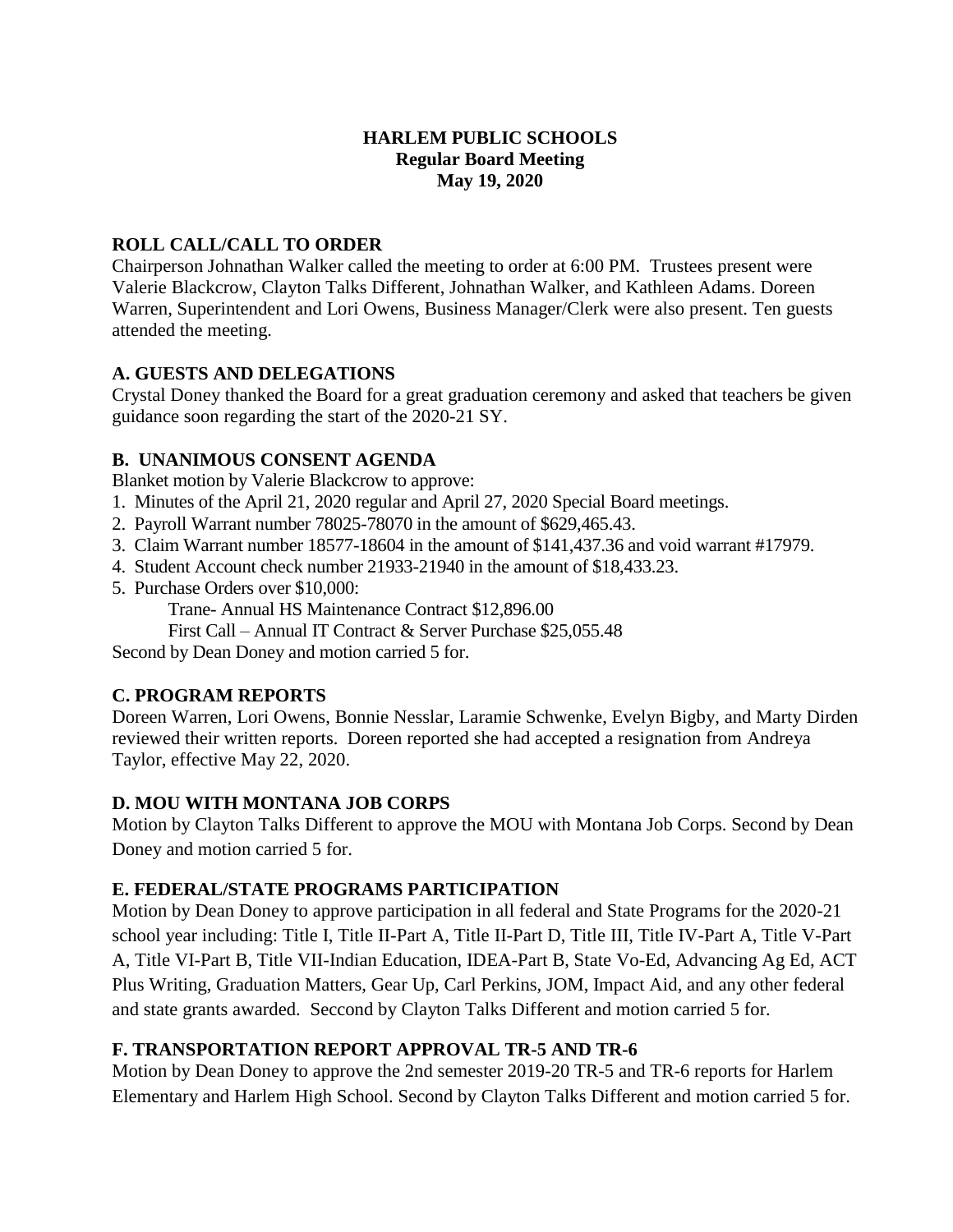#### **G. MTSBA-MHSA-NAFIS-IISM-INDIAN SCHOOL BOARD CAUCUS AND OTHER MEMBERSHIPS**

Motion by Dean Doney to approve the following memberships for 2020-21:

- MTSBA (Mt School Boards Assoc.) \$6,389.00
- MHSA (Mt High School Assoc.) approximately \$4,498.00
- NAFIS (Nat'l Assoc. of Federally Impacted Schools) approximately \$4,377.00
- IISM (Indian Impacted Schools of MT) \$0 (Fee Waived)
- Indian Schools Board Caucus approximately \$3,296.00
- Montana Cooperative Services \$555.00

Second by Clayton Talks Different and motion carried 5 for.

#### **H. FACILITY LIST**

Motion by Clayton Talks Different to approve priority items #1 and #2 items on the 2020 facility priority list. Second by Dean Doney and motion carried 5 for.

## **I. ADDITION OF GIRLS' WRESTLING TO WINTER SPORTS SCHEDULE**

Motion by Kathleen Adams to add Girls' Wrestling to the winter sports schedule. Second by Clayton Talks Different and motion carried 5 for.

#### **J. CONSIDERATION FOR ISSUANCE OF CONTRACT FOR 2020-21 COACHES/EXTRA-CURRICULAR POSITIONS**

Motion by Clayton Talks Different to hire Kim Cornell as HS Tennis Head coach, Briayan Flores as HS Tennis Asst. Coach, Marty Dirden, Kim Faulkinberry as HS Track Head Coach, Lyle

Faulkinberry as HS Track Asst. Coach, and Nate Mount as JH Girls Basketball Coach for SY 2020- 21 per the CBA. Second by Dean Doney and motion carried 5 for.

#### **K. CONSIDERATION FOR ISSUANCE OF CONTRACT FOR 2020-21 ADMINISTRATIVE SUPPORT STAFF**

1. Motion by Valerie Blackcrow to provide district health insurance to Brigette Hagen in accordance with the terms of the Certified Bargaining Agreement. Second by Dean Doney and motion carried 5 for.

2. Motion by Dean Doney to hire David Murray as the Jr/Sr High Assistant Principal for the 2020-21 SY for 203 days with a salary of \$58,000 and single health insurance coverage, with the district reserving the right to withdraw the offer based upon the results of the background check. Second by Kathleen Adams and motion carried 5 for.

## **L. CONSIDERATION FOR ISSUANCE OF CONTRACT FOR 2020-21 CERTIFIED POSITIONS**

- 1. Motion by Valerie Blackcrow to hire Gail Wilcott as a K 8 Teacher for SY 2020-21 per the CBA, with the district reserving the right to withdraw the offer based upon the results of the background check and drug screen. Second by Dean Doney and motion carried 5 for.
- 2. Motion by Valerie Blackcrow to hire Magnolia McCann as an Elementary Special Education Teacher for SY 2020-21 per the CBA, with the district reserving the right to withdraw the offer based upon the results of the background check and drug screen. Second by Dean Doney and motion carried 5 for.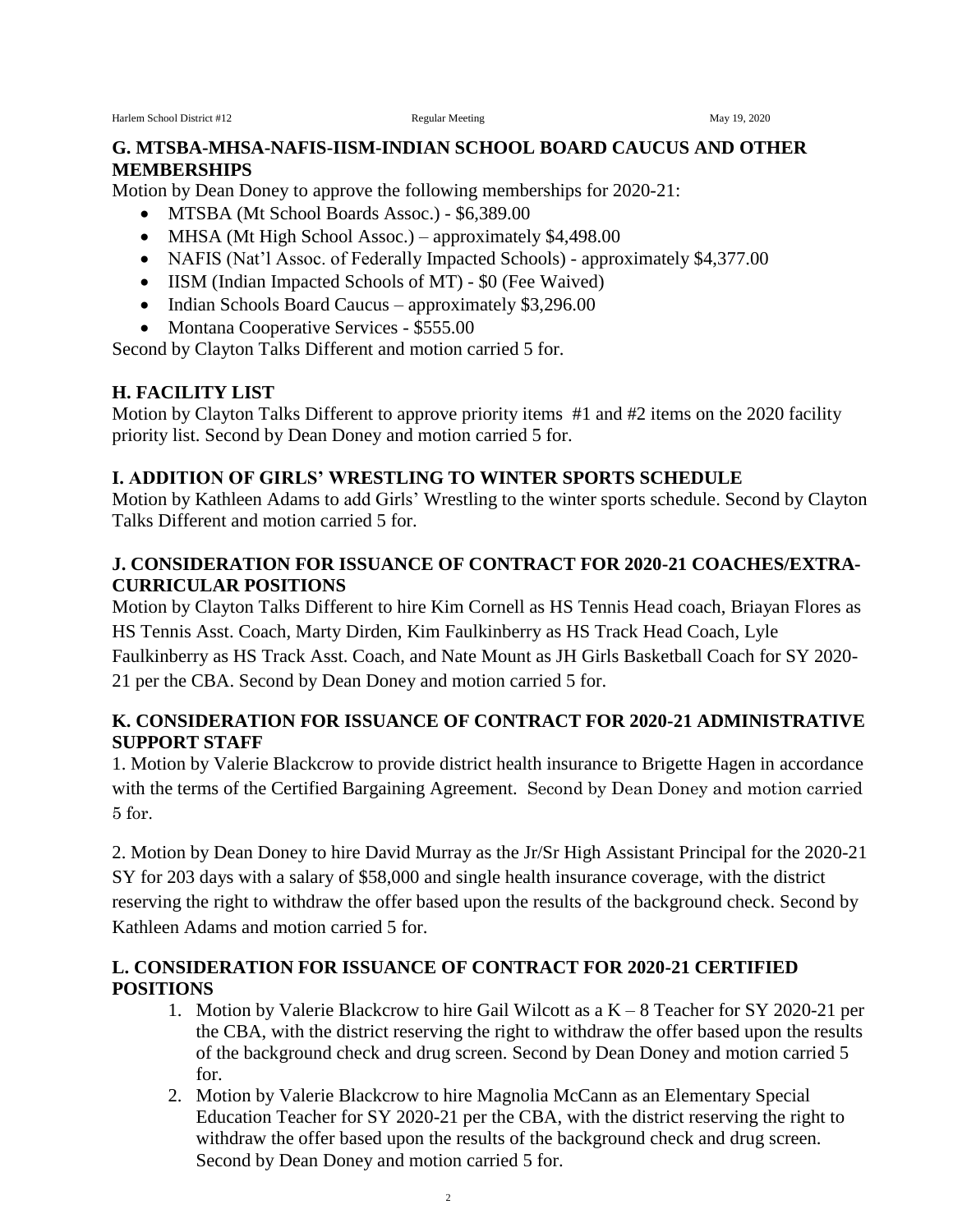#### **M. HIRE 2019 SUMMER ACADEMY STAFF**

Motion by Valerie Blackcrow to not renew Song Stuker as Paraprofessional for the 2020-21 SY. Second by Dean Doney and motion carried 5 for.

#### **N. HIRE 2019 SUMMER HELP**

- 1. Motion by Clayton Talks Different to hire Briayan Flores and Crystal Doney as 2020 Summer Academy teacher with a stipend of \$2200 for four hours daily from June 1 – June 26, 2020. Second by Dean Doney and motion carried 5 for.
- 2. Motion by Valerie Blackcrow to hire Wendy Briere as 2020 Summer Academy secretary @ \$14.75 per hour for 8 hours x 8 days. Second by Dean Doney and motion carried 5 for.
- 3. Motion by Valerie Blackcrow to hire Lynette Medicine Bear as 2020 Summer Academy secretary @ \$14.75 per hour for 8 hours x 5 days. Second by Dean Doney and motion carried 5 for.

#### **O. HIRE 2020 SUMMER ADULT POSITIONS**

1. Motion by Valerie Blackcrow to hire Gabe Guerrero as Summer Grounds Help from approximately May 26 to July 31st, 2020 at \$14.75/hr. Second by Dean Doney and motion carried 5 for.

2. Motion by Dean Doney to hire Derrick Guy as Summer Custodian at the elementary from approximately May 26 to July 31st, 2020 at \$14.75/hr. Second by Kathleen Adams and motion carried 5 for.

3. Motion by Kathleen Adams to hire Lenora Greetham as Summer Custodian at the elementary from approximatel0y May 26 to July 31st, 2020 at \$14.75/hr. Second by Dean Doney and motion carried 5 for.

4. Motion by Dean Doney to hire Enrique Rivera as Summer Custodian at the Jr/Sr High School from approximately May 26 to July 31st, 2020 at \$14.75/hr. Second by Kathleen Adams and motion carried 5 for.

#### **P. GRIEVANCE HEARING**

Motion by Valerie Blackcrow to approve the executive session minutes. Second by Dean Doney and motion carried 5 for.

#### **Q. BOARD REORGANIZATION**

1. Motion by Kathleen Adams to accept the vote tally for the May 5, 2020 Trustee election as attached. Canvass of votes cast at the Harlem School District No. 12 election, Blaine County, on the 5th Day of May, 2020. Office or Issue: TWO TRUSTEES FOR A THREE YEAR TERM